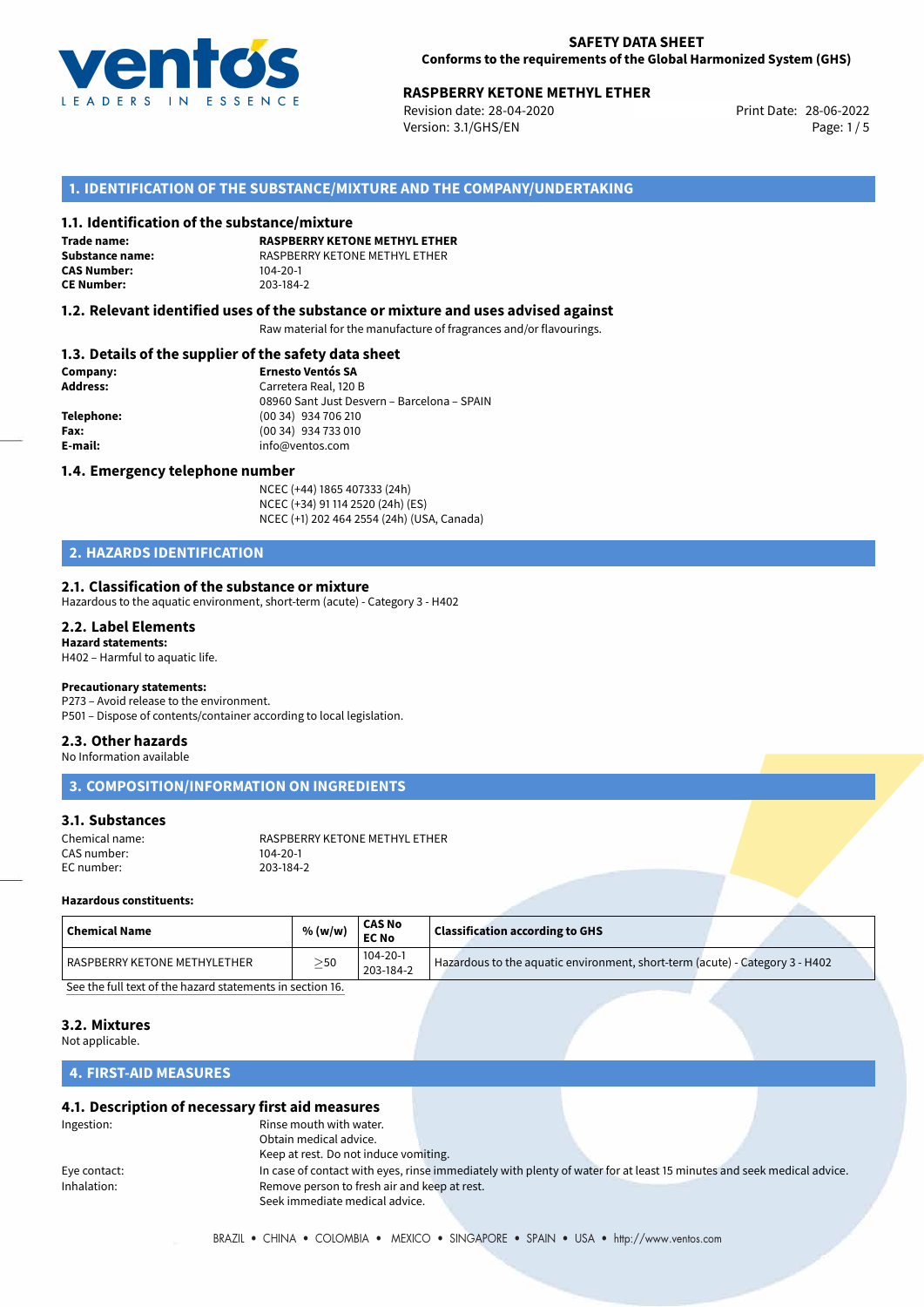

# **RASPBERRY KETONE METHYL ETHER**<br>
Revision date: 28-04-2020<br>
Print Date: 28-06-2022

Revision date: 28-04-2020 Version: 3.1/GHS/EN Page: 2 / 5

Skin contact: Take off immediately all contaminated clothing. Thoroughly wash affected skin with soap and water. Seek medical attention if symptoms persist.

## **4.2. Most important symptoms and effects, both acute and delayed**

No information available.

## **4.3. Indication of any immediate medical attention and special treatment needed**

No information available.

## **5. FIRE-FIGHTING MEASURES**

#### **5.1. Extinguishing Media**

Water spray, carbon dioxide, dry chemical powder or appropriate foam. For safety reasons do not use full water jet.

#### **5.2. Special hazards arising from the substance or mixture**

Known or Anticipated Hazardous Products of Combustion: Emits toxic fumes under fire conditions.

#### **5.3. Advice for firefighters**

High temperatures can lead to high pressures inside closed containers. Avoid inhalation of vapors that are created. Use appropriate respiratory protection. Do not allow spillage of fire to be poured into drains or watercourses. Wear self-contained breathing apparatus and protective clothing.

## **6. ACCIDENTAL RELEASE MEASURES**

#### **6.1. Personal precautions, protective equipment and emergency procedures**

Evacuate surronding areas. Ensure adequate ventilation. Keep unnecessary and unprotected personnel from entering. Do not breathe vapor/spray. Avoid contact with skin and eyes. Information regarding personal protective measures: see section 8.

#### **6.2. Environmental precautions**

To avoid possible contamination of the environment, do not discharge into any drains, surface waters or groundwaters.

#### **6.3. Methods and materials for containment and cleaning up**

Cover with an inert, inorganic, non-combustible absorbent material (e.g. dry-lime, sand, soda ash). Place in covered containers using non-sparking tools and transport outdoors. Avoid open flames or sources of ignition (e.g. pilot lights on gas hot water heater). Ventilate area and wash spill site after material pickup is complete.

#### **6.4. Reference to other sections**

Information regarding exposure controls, personal protection and disposal considerations can be found in sections 8 and 13.

#### **7. HANDLING AND STORAGE**

#### **7.1. Precautions for safe handling**

Do not store or handle this material near food or drinking water. Do not smoke. Avoid contact with the eyes, skin and clothing. Wear protective clothing and use glasses. Observe the rules of safety and hygiene at work. Keep in the original container or an alternative made from a compatible material.

#### **7.2. Conditions for safe storage, including any incompatibilities**

Store in tightly closed and preferably full containers in a cool, dry and ventilated area, protected from light. Keep away from sources of ignition (e.g. hot surfaces, sparks, flame and static discharges). Keep away from incompatible materials (see section 10).

### **7.3. Specific end use(s)**

No information available.

#### **8. EXPOSURE CONTROLS AND PERSONAL PROTECTION**

#### **8.1. Control parameters**

Components with occupational exposure limits: None known.

#### **8.2. Exposure controls**

Measures should be taken to prevent materials from being splashed into the body. Provide adequate ventilation, according to the conditions of use. Use a mechanical exhaust if required.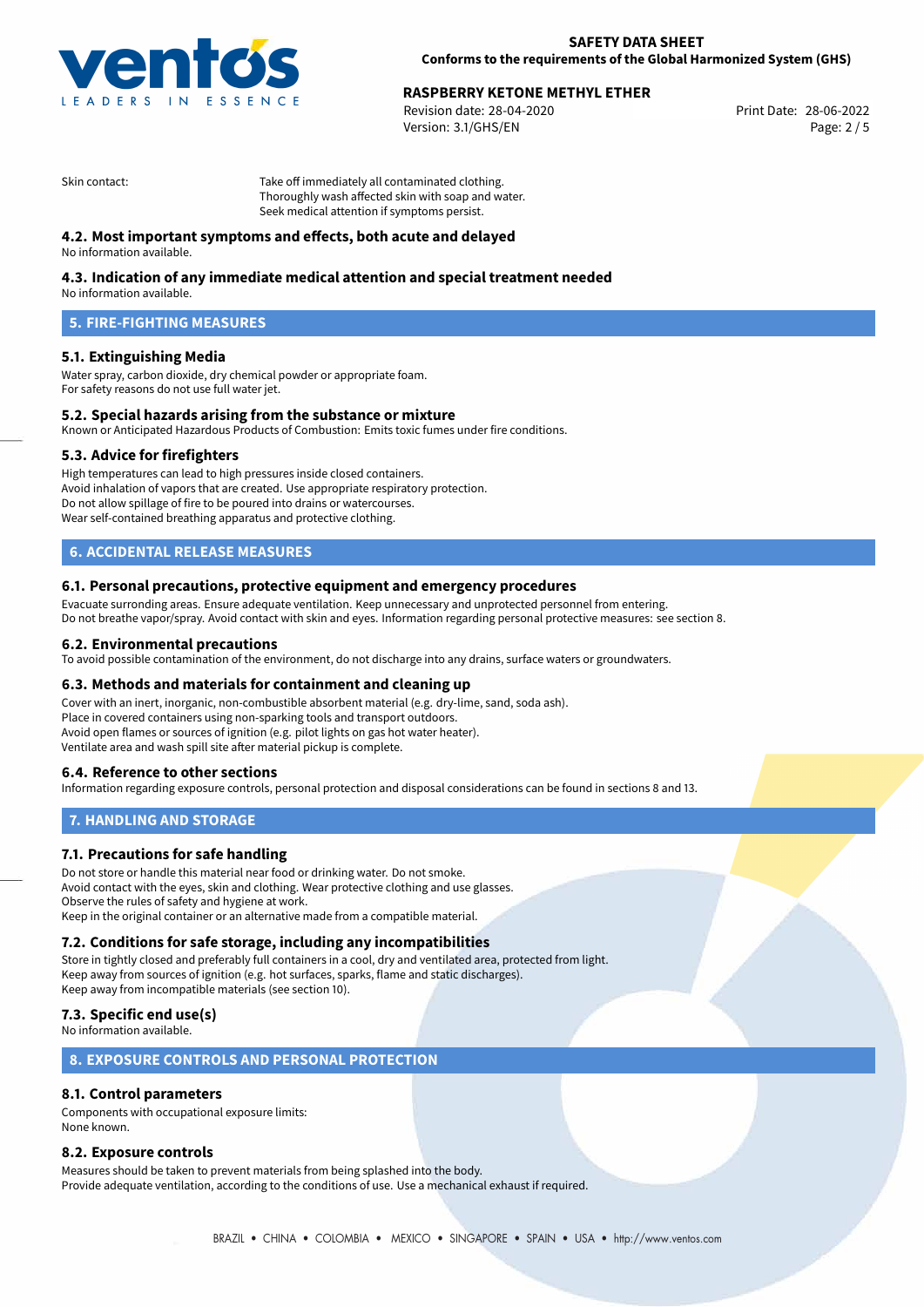

# **RASPBERRY KETONE METHYL ETHER**<br>
Revision date: 28-04-2020<br>
Print Date: 28-06-2022

Revision date: 28-04-2020 Version: 3.1/GHS/EN Page: 3 / 5

### **8.3. Individual protection measures, such as personal protective equipment**

Eye/Face protection: Chemical safety goggles are recommended. Wash contaminated goggles before reuse. Chemical-resistant gloves are recommended. Wash contaminated gloves before reuse. Body protection: Personal protective equipment for the body should be selected based on the task being performed and the risks involved. Respiratory Protection: In case of insufficient ventilation, use suitable respiratory equipment. Environmental exposure controls: Emissions from ventilation or process equipment should be checked to ensure they comply with environmental protection legislation. In some cases, filters or engineering modifications to the process equipment will be necessary to reduce emissions to acceptable levels.

## **9. PHYSICAL AND CHEMICAL PROPERTIES**

#### **9.1. Information on basic physical and chemical properties**

| Appearance:                            | Liquid                    |
|----------------------------------------|---------------------------|
| Colour:                                | Conforms to standard      |
| Odour:                                 | Conforms to standard      |
| Odour theshold:                        | Not determined            |
| pH:                                    | Not determined            |
| Melting point/freezing point:          | $9 - 10$                  |
| Boling point/boiling range (°C):       | 152-153 (7 mm Hg)         |
| Flash point:                           | $110^{\circ}$ C           |
| Evaporation rate:                      | Not determined            |
| Flammability:                          | Not determined            |
| Lower flammability/Explosive limit:    | Not determined            |
| Upper flammability/Explosive limit:    | Not determined            |
| Vapour pressure:                       | Not determined            |
| Vapour Density:                        | Not determined            |
| Density:                               | 1,04 $-1$ ,05 g/mL (20°C) |
| Relative density:                      | $1,04-1,05(20^{\circ}C)$  |
| Water solubility:                      | <b>INSOLUBLE IN WATER</b> |
| Solubility in other solvents:          | SOLUBLE IN ETHANOL        |
| Partition coefficient n-octanol/water: | Not determined            |
| Auto-ignition temperature:             | Not determined            |
| Decomposition temperature:             | Not determined            |
| Viscosity, dynamic:                    | Not determined            |
| Viscosity, kinematic:                  | Not determined            |
| Explosive properties:                  | Not determined            |
| Oxidising properties:                  | Not determined            |
|                                        |                           |

## **10. STABILITY AND REACTIVITY**

#### **10.1. Reactivity**

No hazardous reactions if stored and handled as prescribed/indicated.

#### **10.2. Chemical stability**

The product is stable if stored and handled as prescribed/indicated.

#### **10.3. Possibility of hazardous reactions**

No hazardous reactions if stored and handled as prescribed/indicated.

#### **10.4. Conditions to Avoid**

Conditions to Avoid: Excessive heat, flame or other ignition sources.

#### **10.5. Incompatible materials**

Avoid contact with strong acids and bases and oxidizing agents.

#### **10.6. Hazardous decomposition products**

During combustion may form carbon monoxide and unidentified organic compounds.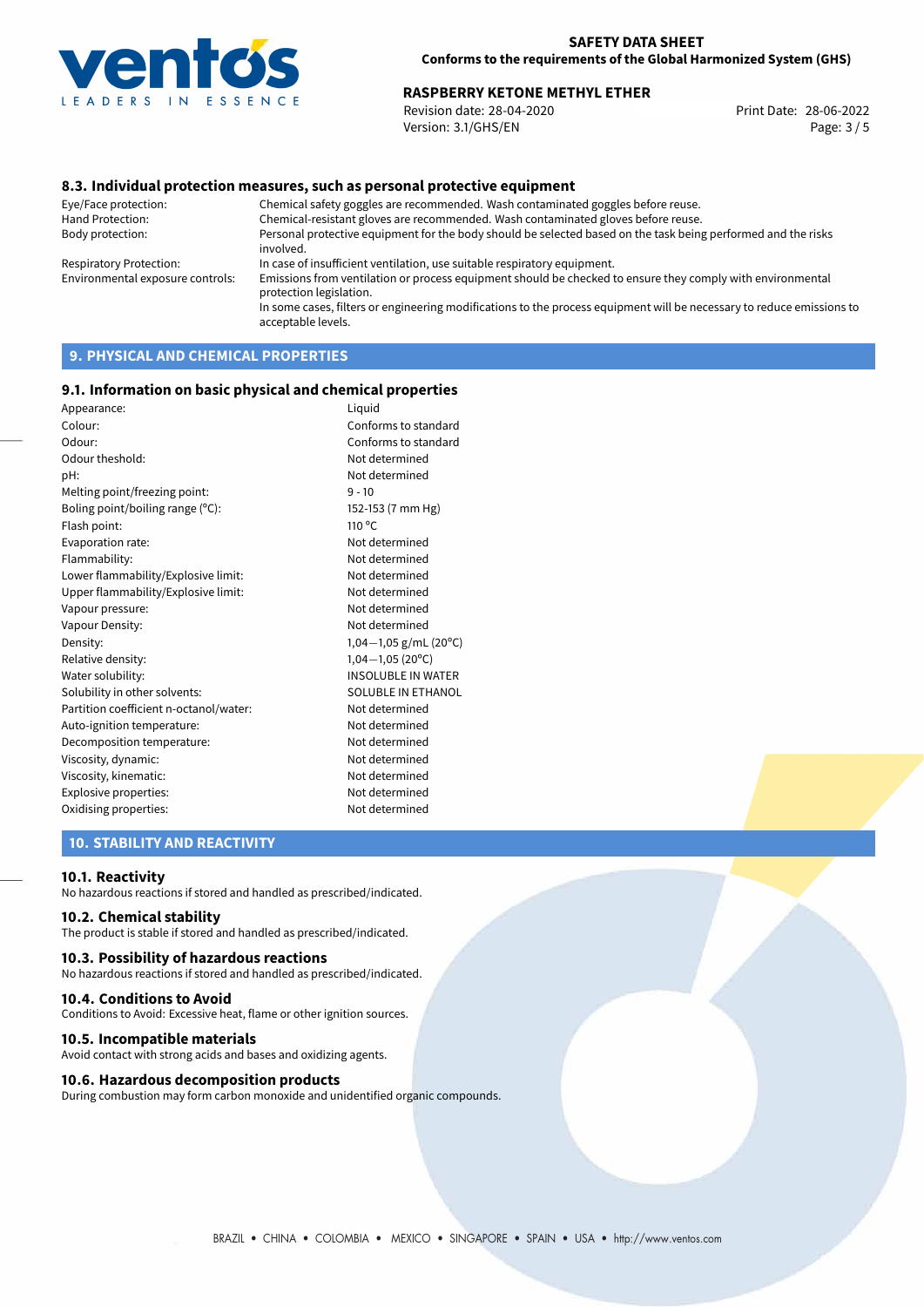

# **RASPBERRY KETONE METHYL ETHER**<br>28-06-2022 **Revision date: 28-04-2020 Revision date: 28-06-2022**

Revision date: 28-04-2020 Version: 3.1/GHS/EN Page: 4 / 5

## **11. TOXICOLOGICAL INFORMATION**

| Acute toxicity                    | Based on the data available, the criteria for classification are not met. |
|-----------------------------------|---------------------------------------------------------------------------|
| Skin corrosion/irritation         | Based on the data available, the criteria for classification are not met. |
| Serious eye damage/irritation     | Based on the data available, the criteria for classification are not met. |
| Respiratory or skin sensitisation | Based on the data available, the criteria for classification are not met. |
| Germ cell mutagenicity            | Based on the data available, the criteria for classification are not met. |
| <b>Carcinogenicity</b>            | Based on the data available, the criteria for classification are not met. |
| Reproductive toxicity             | Based on the data available, the criteria for classification are not met. |
| <b>STOT-single exposure</b>       | Based on the data available, the criteria for classification are not met. |
| <b>STOT-repeated exposure</b>     | Based on the data available, the criteria for classification are not met. |
| <b>Aspiration hazard</b>          | Based on the data available, the criteria for classification are not met. |

## **12. ECOLOGICAL INFORMATION**

#### **12.1. Toxicity**

**Assessment:** Harmful to aquatic life. **Experimental/calculated data:** No information available.

## **12.2. Degradability**

No information available.

## **12.3. Bioaccumulative potential**

No information available.

## **12.4. Soil mobility**

No information available.

## **12.5. Other adverse effects**

See also sections 6, 7, 13 and 15 Do not allow to get into waste water or waterways.

#### **13. DISPOSAL CONSIDERATIONS**

#### **13.1. Waste treatment methods**

Dispose of in accordance with national and local environmental regulations.

## **14. TRANSPORT INFORMATION**

|                                  | <b>ADR/RID/ADN</b>                | <b>IMDG</b>                       | <b>IATA-ICAO</b>                  |
|----------------------------------|-----------------------------------|-----------------------------------|-----------------------------------|
| 14.1. UN Number                  | Not classified as hazardous goods | Not classified as hazardous goods | Not classified as hazardous goods |
| 14.2. UN Proper Shipping Name    | Not applicable                    | Not applicable                    | Not applicable                    |
| 14.3. Transport Hazard Class(es) | Not applicable                    | Not applicable                    | Not applicable                    |
| 14.4. Packing Group              | Not applicable                    | Not applicable                    | Not applicable                    |
| 14.5. Environmental hazards      | No                                | <b>No</b>                         | No                                |
| <b>Additional information</b>    |                                   |                                   |                                   |

#### **14.6 Special precautions for user**

None known

#### **14.7. Transport in bulk according to Annex II of MARPOL 73/78 and the IBC Code**

No information available

## **15. REGULATORY INFORMATION**

## **15.1. Safety, health and environmental regulations/legislation specific for the substance or mixture**

No information available

## **16. OTHER INFORMATION**

**Full text of the R-phrases, hazard statements and precautionary statements mentioned in section 3:** H402 – Harmful to aquatic life.